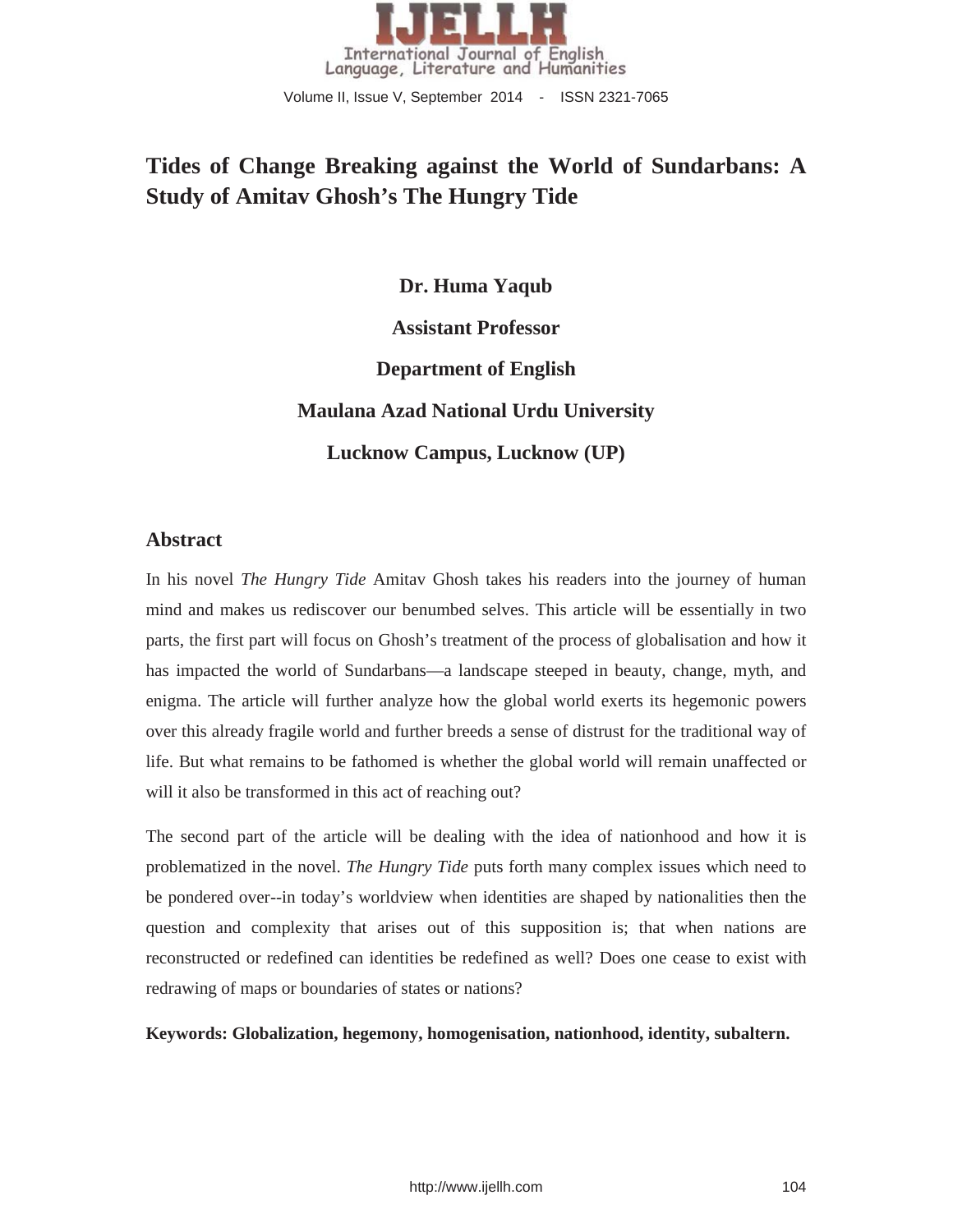

Volume II, Issue V, September 2014 - ISSN 2321-7065

#### **Introduction**

…*Rilke himself had shown me what I could do. Hidden in a verse I had found a message written for my eyes only, filled with hidden meaning. It remained only for the time to come when I would receive a sign and then I would know what I had to do. For the Poet himself had told me: 'This is the time for what can be said. Here is its country. Speak and testify...'* (Ghosh: 298)

Amitav Ghosh with his remarkable writing speaks and testifies not only the plight of displaced East Bengali refugees but also gets his readers acquainted with the world of Sundarbans; a perfect setting to unravel the inner recesses of human mind. Ghosh's novel *The Hungry Tide* spreads itself like a beautiful painting with different hues and colours. Ghosh like an expert artist gives different strokes of varying degrees in order to make his piece more interesting and vibrant. Sundarbans, an archipelago of islands and home to many rare species like the Royal Bengal tiger and Irrawaddy dolphins, unfolds itself with its myriad legends, folktales and myths. These legends and myths achieve an added dimension because of the very nature of Sundarbans which are in a constant state of flux with Bhata and Jowar the ebb and flood of waters:

The islands are the trailing threads of India's fabric, the ragged fringe of her sari, the achol that follows her, half wetted by the sea. They number in the thousands, these islands; some are immense and some no larger than sandbars; some have lasted through recorded history while others were washed into being just a year or two ago. (7)

**I** 

There is an inherent stability within the fragile and changing world of Sundarbans which gets disturbed by the arrival of global cosmopolitans Piyali Roy and Kanai Dutta. Piyali Roy or Piya is a young Bengali American from Seattle, a cetologist by profession, and it is her work which has brought her to this part of the world. On her chance meeting with Kanai Dutta on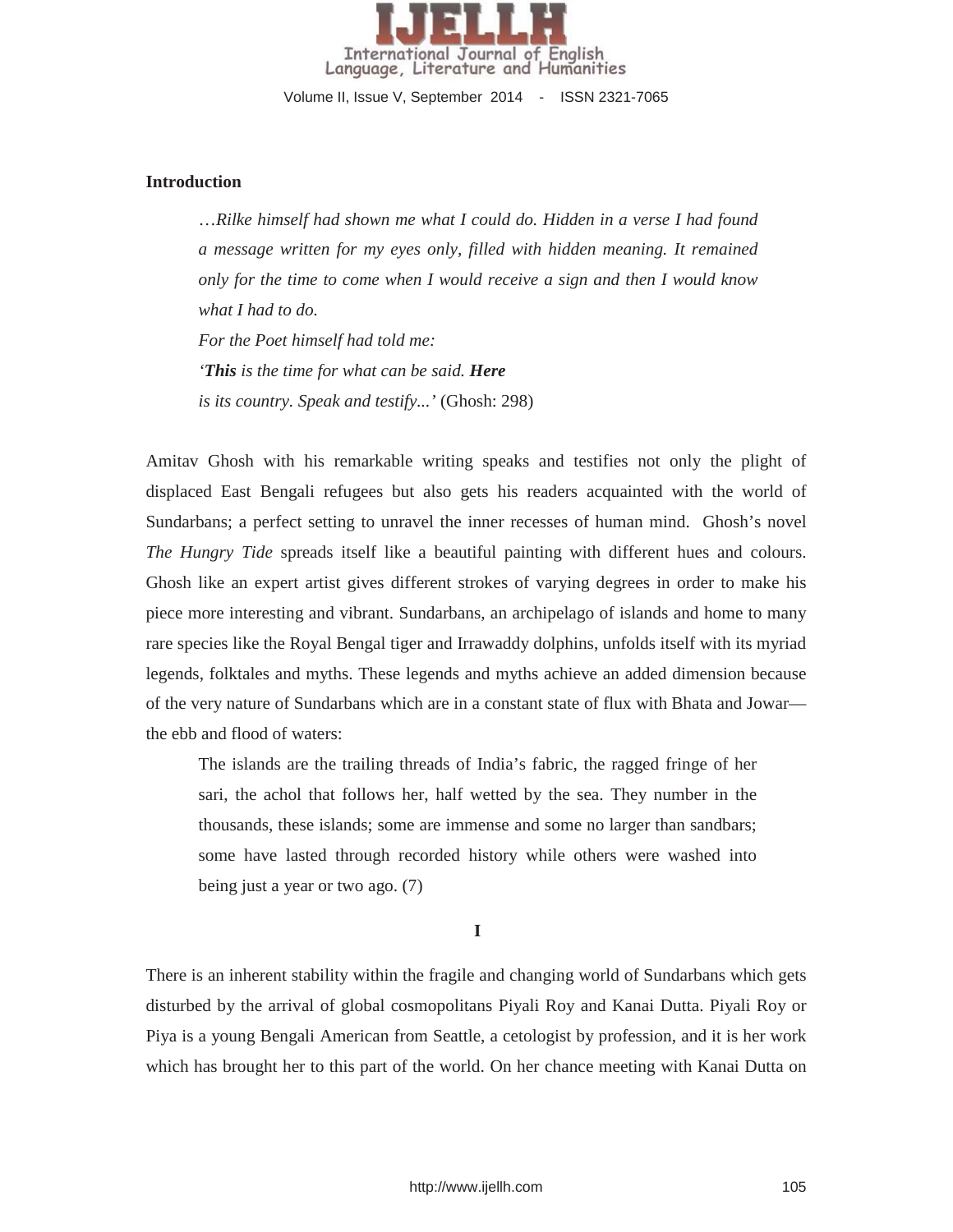

the train to Canning, she gets an invitation to visit Lusibari. Piya and Kanai are established as the 'outsiders' at the very beginning of the novel: "Kanai was the one other 'outsider' on the platform and he quickly attracted his own share of attention."(4)

Kanai and Piya are not the only outsiders in the novel; the tide country has always attracted people who have kept pouring in from time to time. The couple Nirmal and Nilima who also happen to be Kanai's uncle and aunt, came and settled in Lusibari in search of health, peace and solace. Nilima is a social worker and runs Badabon Trust and thus is engaged in her own small way to empower the women of the region. Nilima through her trust has helped women like Moyna to acquire skills for employment. Moyna has been trained to be a nurse, but this new found knowledge also breeds distrust and disrespect for the older way of life, she is unable to appreciate the kind of work Fokir; her husband is involved in and hence does not want her son Tutul to do the same. The social work of Nilima is taking people away from their own identities and drifting them away towards complete subjugation. She is helping people but on her own terms and thus resists from extending any help to Kusum, she completely dissociates herself from the uprising of Morichjhapi. In the novel Nirmal documents a conversation between his wife and a doctor from Calcutta who called these refugees as 'nuisance' (298). Nirmal's story is narrated through the readings of his own diary by Kanai. Nirmal with all his sympathies and concerns for the refugees living in Morichjhapi was in fact trying to live his own dreams through their cause. Nirmal also fails to understand Kusum's true feelings for Horen. One must not forget the very fact that Nirmal was no naiveté but was a well read man, a Marxist who had spent a long time living on the island of Lusibari. Surprisingly enough as we go through his diary reading along with Kanai, we find that Nirmal never even had a vague idea about Horen nursing love for Kusum and therefore Horen's revelation about their relationship (i.e. Kusum and Horen's) comes as a surprise to the readers. But Horen's ability to understand the minds of Nirmal and Kanai shows his capacity for acute observation and his understanding of human nature. Horen is also able to look through the frivolity of claims made by the all knowing privileged educated class who are incapacitated to fathom the needs and desires of the marginalised, in spite of all their claims of social equality: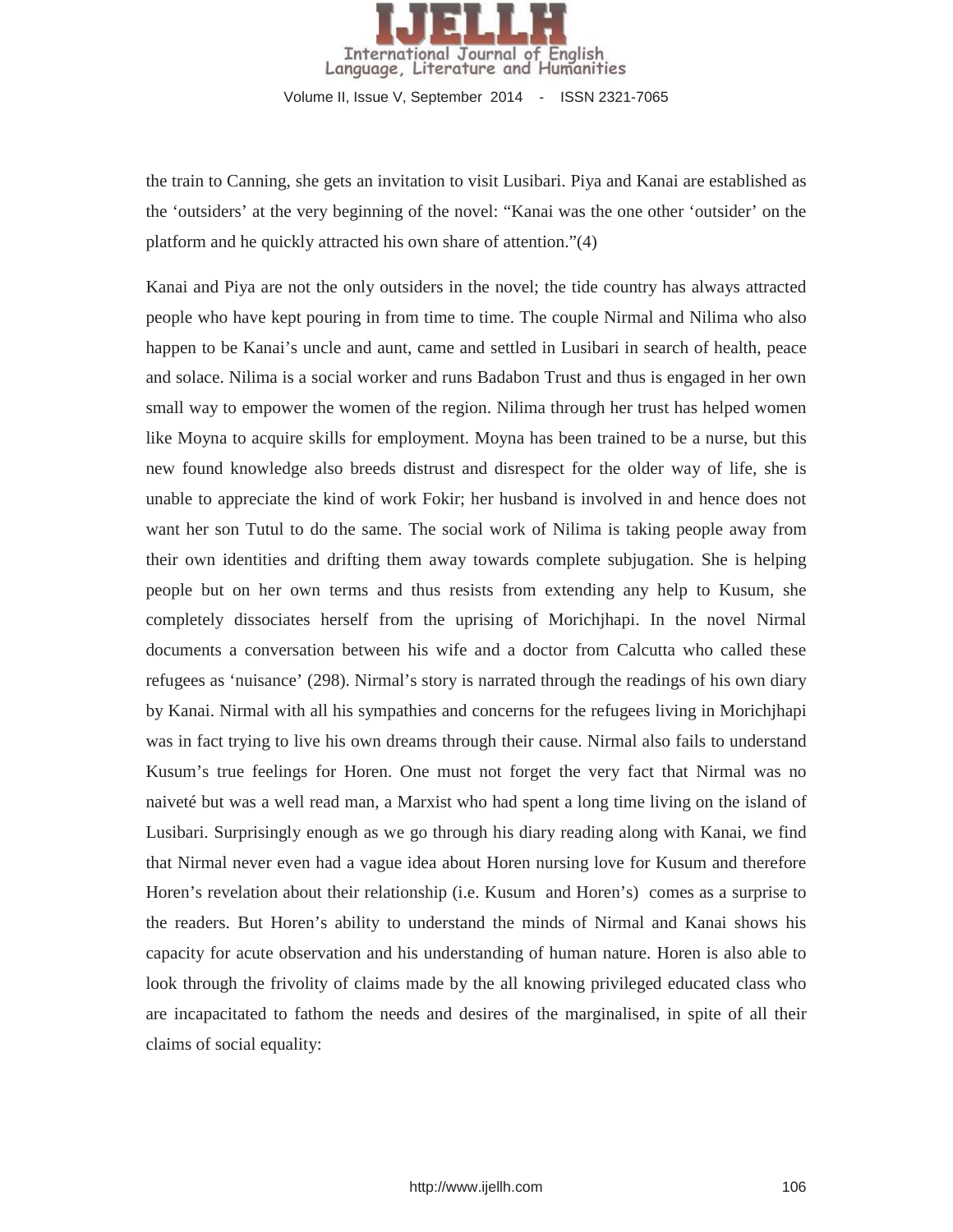

Horen laughed again. 'Kanai-babu---are you just pretending to be blind? Or is it just that you cannot believe that an unlettered man like Fokir could be in love?'

Kanai bridled at this. 'Why should you say that, Horen-da? And why should I believe any such thing?'

'Because you wouldn't be the first,' Horen said quietly. 'It was the same with your uncle, you know.' (388)

Fokir is depicted as the innocent native, the son of the soil who toils his time fishing and catching crabs in the lap of nature. He has deep knowledge about his surroundings and like Wordsworth's Lucy; nature has been his guide and mentor. He proves to be of great help for Piya in locating the movement of Irrawaddy dolphins In the Sundarban area. Although very reticent and of shy nature; Fokir shows his rebellious streak against the globalised educated elite only twice in the novel. First when he holds Piya back when the villagers are attempting to kill the tiger, second when he takes Kanai on a lonely island and ultimately leaves him there for few minutes, thus exposing Kanai to the devastations of fear and how it can affect the human mind. In the wilderness Fokir it seems is empowered as he overcomes class and social barriers and addresses Kanai in an informal manner. Contrary to this the ugly animal raises its head in Kanai and all the acquired grace and civility evaporates in that moment of self destructive anger and abuses pour forth for Fokir:

His anger came welling up with an atavistic explosiveness, rising from sources whose very existence he would have denied: the master's suspicion of the menial; the pride of caste; the townsman's mistrust of the rustic; the city's antagonism to the village. He had thought that he had cleansed himself of these sediments of the past, but the violence with which they came spewing out of him now suggested that they had only been compacted into an explosive and highly volatile reserve. (350-351)

Fokir holds the mirror of truth and reality and brings forth the real ugly self of Kanai which is still prejudiced, unforgiving and feudal in its mindset. Piya comes out as a woman of firm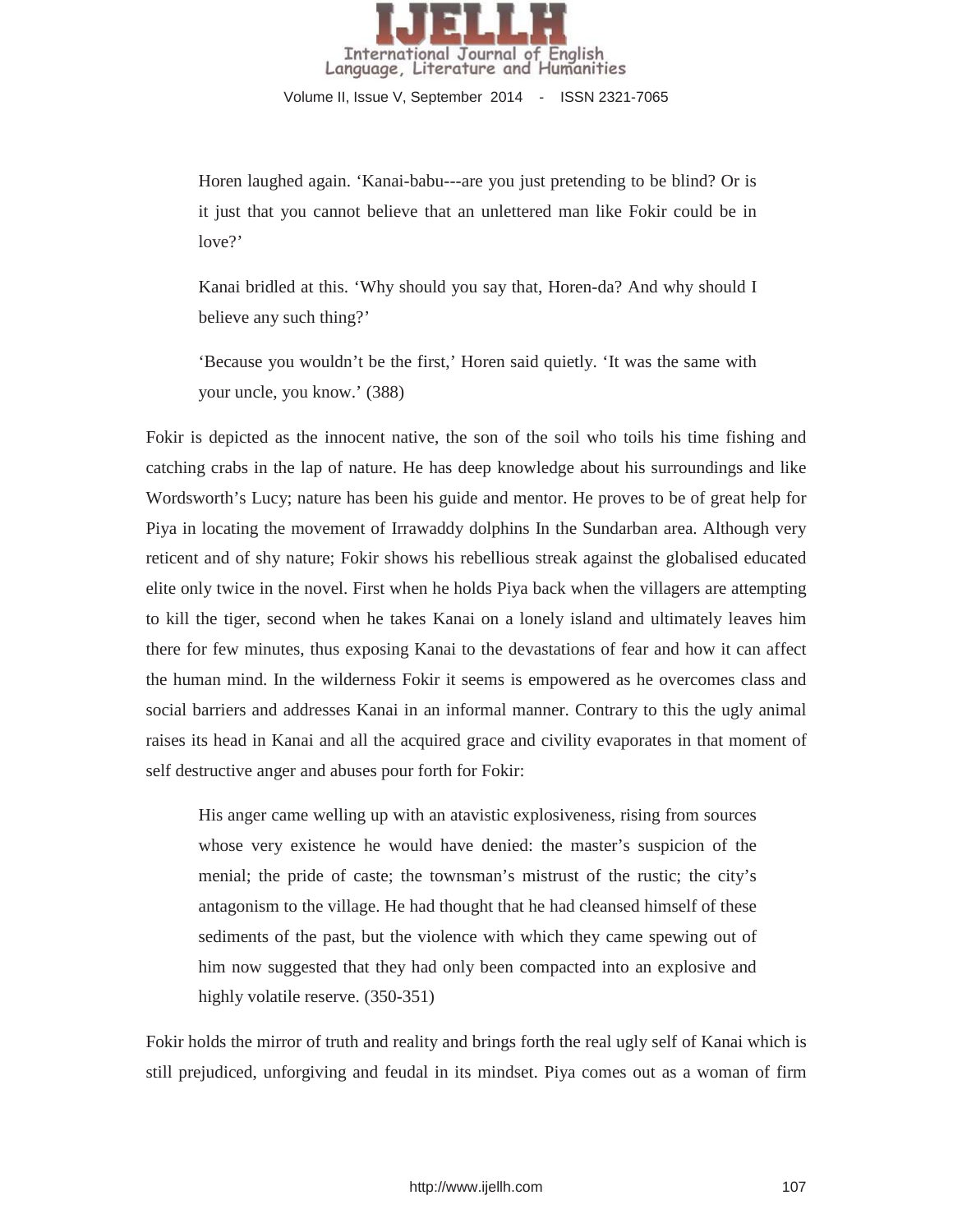

determination and grit; paving her way in a world of predators--- human as well as animal. Living her life literally out of the bag and surviving on nutrition bars and Ovaltine and not having any family or friends to rely on she has adapted herself to live by her profession, observing marine mammals and globetrotting the world. In this complex world of Sunderbans; Piya is the agent of hegemonic global powers and also its victim. While researching and looking for marine mammals she herself is threatened and chased by the forest guard. It is here in the Sunderbans that she fathoms her vulnerability without realising her own role in making others vulnerable by her kind of research which will evoke global interest in this fragile world.

It seems that language does not matter between Fokir and Piya and that they have complete understanding of each other. But the fact remains that it is Fokir who understands the needs and requirements of Piya and with his rich knowledge of tide country is able to guide her through meandering waterways to look for Irrawaddy dolphins. From the beginning to the end he is her saviour and guide who unfolded natures' wonders and beauties for her.

Piya on the other hand fails to reciprocate the same concern and understanding for Fokir and his people. When Piya is on her expedition accompanied by Fokir, Kanai and Horen then they come across an island where a tiger having been entrapped is burnt alive by the villagers. Horrified by this killing of the tiger Piya tries to register her resentment but is forcibly removed from the sight by Fokir. For Piya this very incident is the heart of darkness and both Kanai and Piya refer to this incident as "the horror", (324) the phrase which brings to mind some unfathomable, abominable activity. For Piya the act of burning the tiger is an act of horror. The reason of her outcry lies deep in her psyche; tiger for her and for many world over; is the romanticised symbol of power, beauty and grace. Particularly from an environmentalist's point of view a Royal Bengal Tiger is a species to be preserved. On the other side of the picture are hundreds of villagers who are either killed or mauled by the tiger but off course they are the weak and marginalised species --- de glam and voiceless --- and therefore Piya is unable to empathise with their suffering and plight but is significantly horrified at the sight of a burning tiger, being a dedicated environmentalist that she is. It seems that for people like her man's tired and shrivelled brown skin full of sweat and dirt is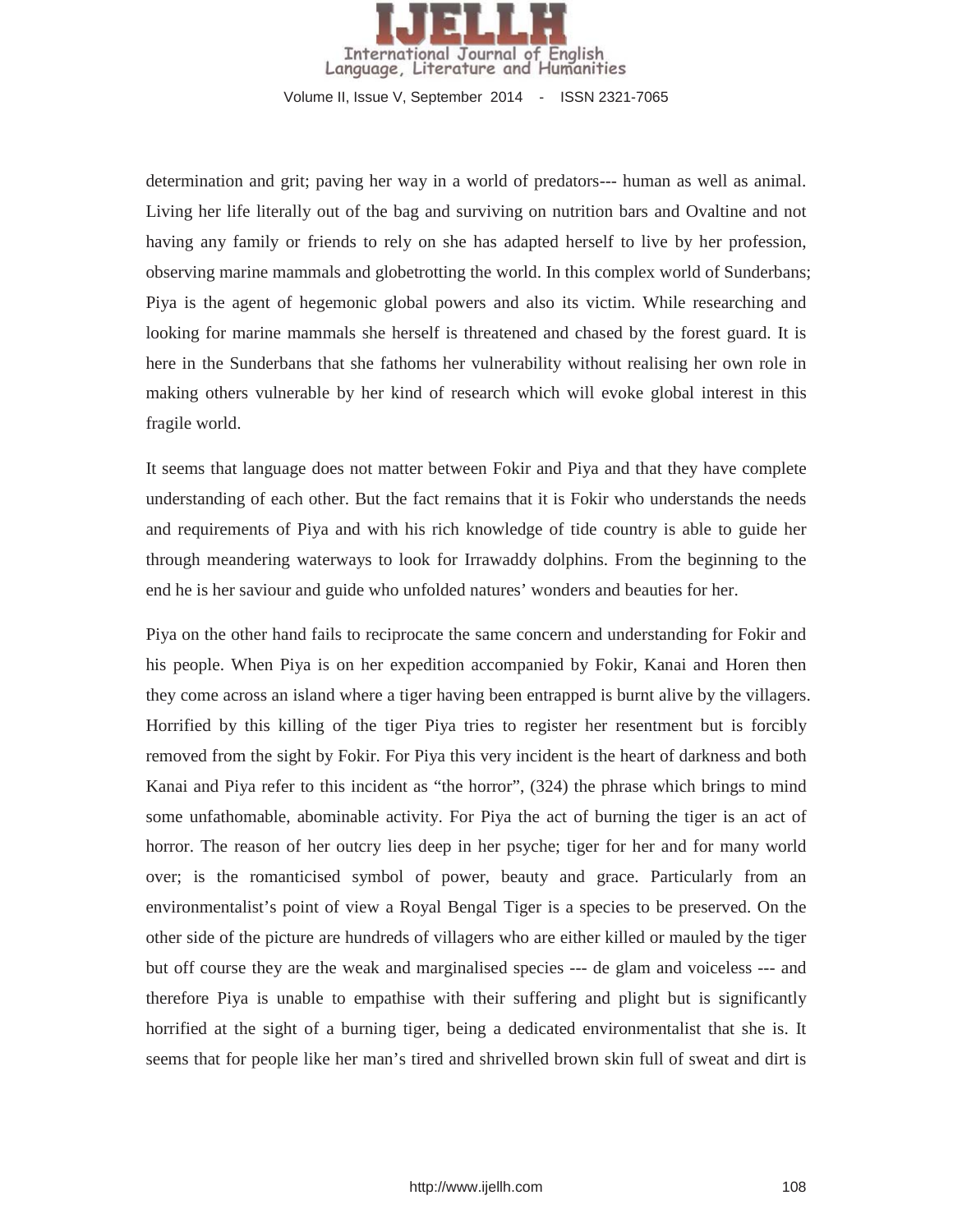

no comparison to the golden glossy fur of the tiger. The sad part of it all is that Kanai, the global cosmopolitan understands that the horror does not lie in the burning of the tiger by the villagers but in fact lies with the people and the policies which give importance to animals over humans, and turn a blind eye to the plight of the subalterns:

We all know it, but we choose not to see it. Isn't that a horror to---that we can feel the suffering of an animal, but not of human beings?'... 'Because it was people like you,' said Kanai, 'who made a push to protect the wildlife here, without regard for human costs, basically in order to curry favour with their Western patrons. It's not hard to ignore the people who are dying---after all they are the poorest of the poor.... (325)

Piya is not the one who will accept the allegations levelled by Kanai against her clan and gives her own reasoning that "there's a big difference between preserving a species in captivity and keeping it in its habitat."(325) Through her logic she tries to establish that in preservation of wildlife lies the future of mankind. Her one sided world view has no place for the views and concerns of the marginalised. The subaltern voices are muted by the intellect of the capitalists.

Piya's knowledge has chained her down to fixed perceptions about people as she sees them in different categories or compartments. Opposed to this is the world of Sundarbans which has come to epitomise syncretic culture where the legend of Bon Bibi is imbued with both Muslim and Hindu influences. Piya realises that the refrain uttered by Fokir and his son sounded like 'Allah' and before she could make up her mind regarding the religion of Fokir she soon observes that they were praying the deities in a manner which a Muslim was unlikely to do.

### **II**

India's Independence brought with itself the baggage of partition which revisited Pakistan and led to the formation of Bangladesh in 1971. Ghosh's prowess not only lies in his skills to capture history but in his ability to impart emotional dimension to it by giving the historical event a human face. Brinda Bose writes: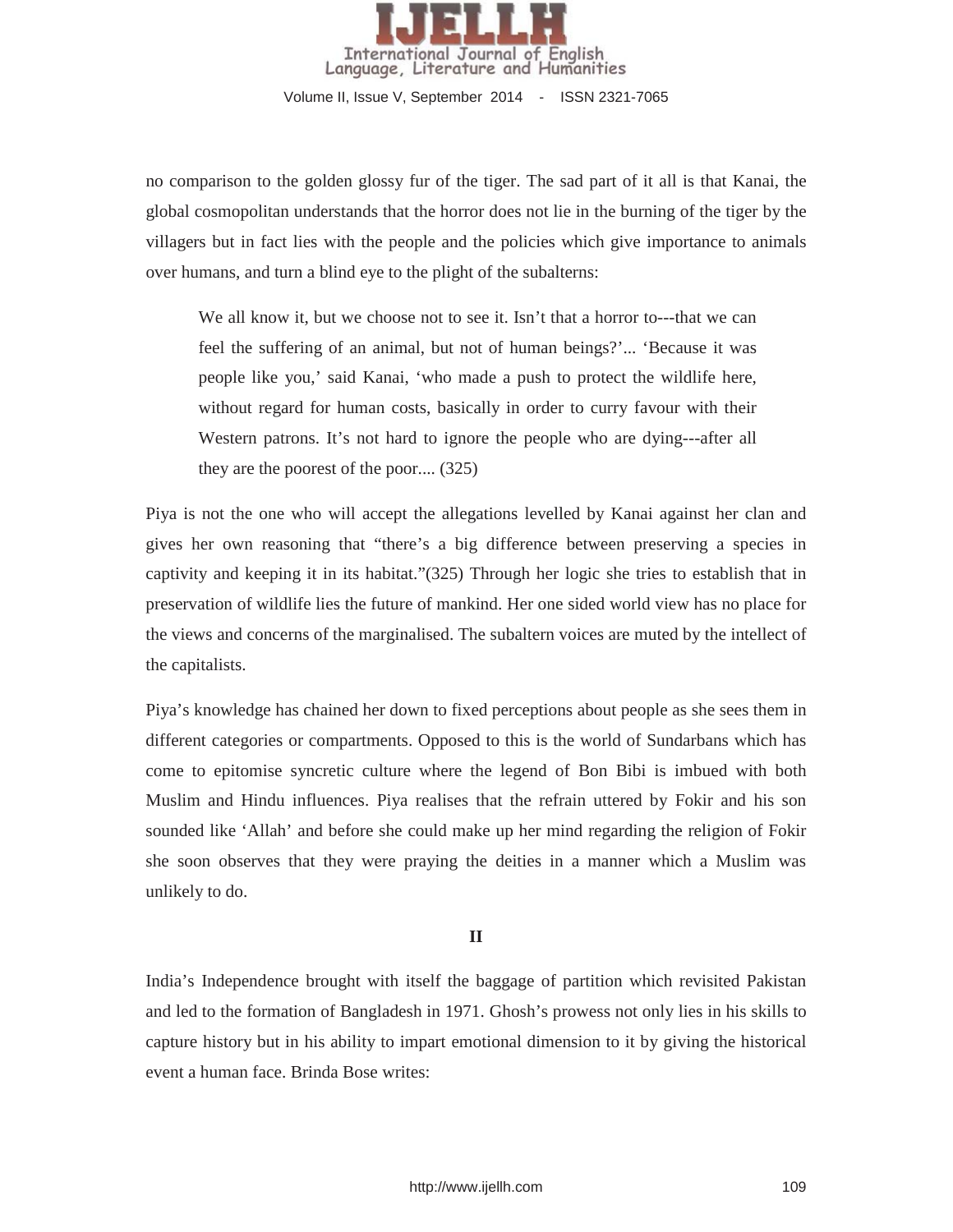

Ghosh's fiction takes upon itself the responsibility of reassessing its troubled antecedents, using history as a tool by which we can begin to make sense of – or at least come to terms with – our troubling present. Corollarily, he provides, through his imaginative rendering of this reassessment in fiction, a vital and energising footnote to the documentation of South Asian history. (Bose: 16)

Indeed *The Hungry Tide* revisits history and makes a strong statement on all such ideas of nation and nationhood which are exclusionary and divisive. The failure of any such imposed nationhood lies in the very tales of immigrants/refugees. The refugees that we encounter in Morichjhapi---a small island in Sundarbans which was envisioned by its settlers of having the possibility of being a safe haven for the dalits and the tribals--- are the people who have been plucked away from their lands and sown in hostile conditions, where there are no chances of their survival and hence they clandestinely move to their familiar surroundings finally landing in Morichjhapi. It is through Kanai's reading of Nirmal's diary that the readers encounter the translated world of Morichjhapi and the events which led to the resistance and the massacre of hundreds of settlers. The heartrending account of Morichjhapi massacre has been given by Ross Mallick in his essay "Refugee Resettlement in forest Reserves: West Bengal Policy Reversal and the Marichjhapi Massacre":

At least several hundred men, women, and children were said to have been killed in the operation and their bodies dumped in the river. Photographs were published in the *Ananda Bazaar Patrika*, and the opposition members in the State Assembly staged a walkout in protest....The central government's Scheduled Castes and Tribes Commission, which was aware of the massacre, said in its annual report that there were no atrocities against Untouchables in West Bengal, even though their Marichjhapi file contained newspaper clippings, petitions, and a list with the names and ages of 236 men, women and children killed by police at Marichjhapi prior to the massacre, including some who were drowned when their boats were sunk by police. (Mallick: 111)

Horen recounts to Kanai that Kusum and many other women on the island were raped and thrown into the waters. Their only crime being that they returned to the place where their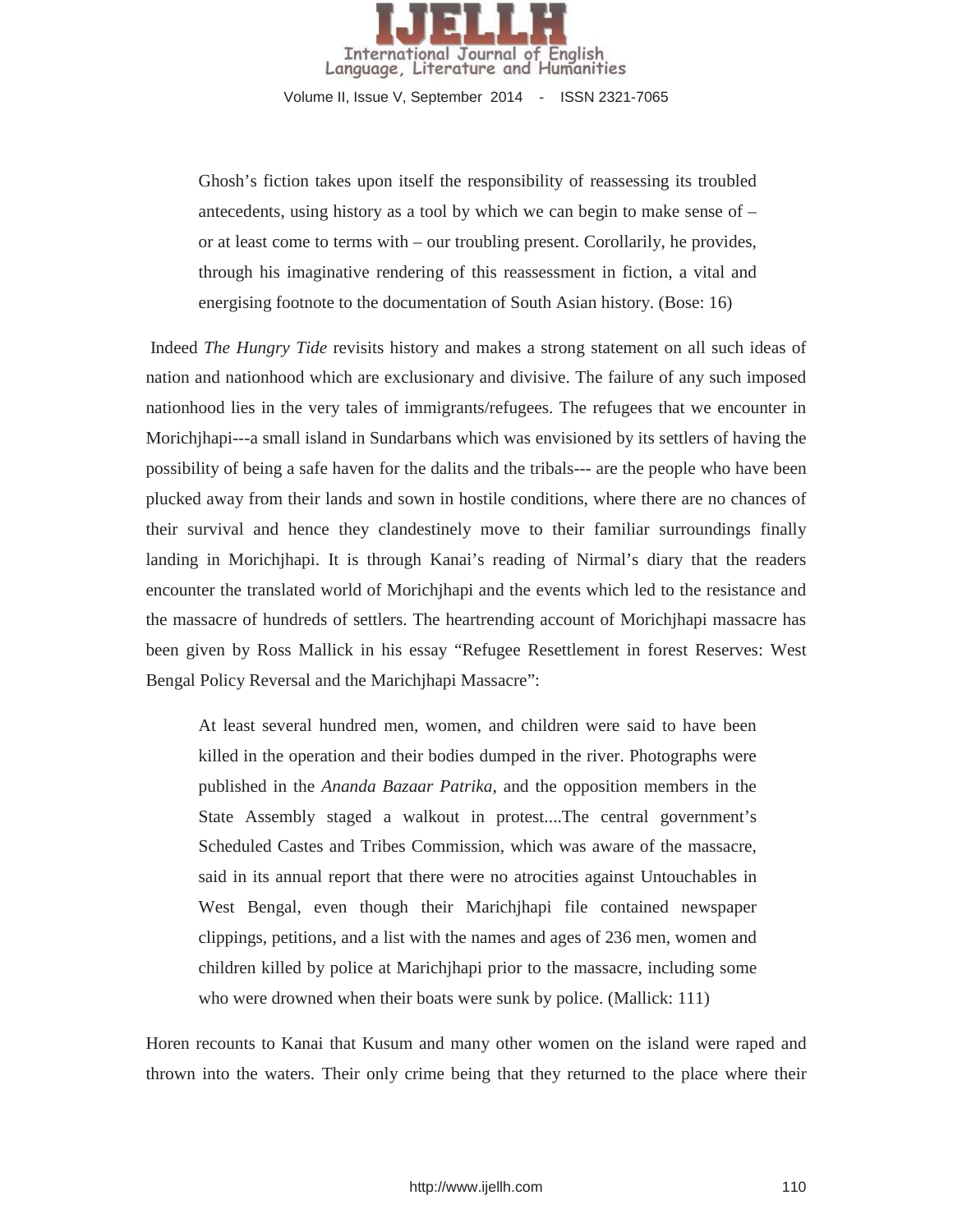

heart resided and had to bear the punishment for transgressing the man made boundaries and asserting human will. In this scenario of real horror; Horen was able to save little Fokir and brought him up as his own child. This is the same Fokir who helped Piya in locating the Irrawaddy dolphins in most difficult navigable places and dies bearing the furies of nature in order to save Piya from the cyclone. Towards the end of the novel Piya informs Nilima that she is going to name the project after Fokir as all the routes that they took on that fateful day in order to see the dolphins were recorded in her hand held monitor which in turn was "connected to the satellites of the Global Positioning System". (426) Today Fokir is being posthumously rewarded for his knowledge and contribution, but years ago he and his mother were considered to be refugees, having no right to live on this land.

No name is yours until you speak it; somebody returns your call and suddenly, the circuit of signs, gestures, and gesticulations are established and you enter the territory of the right to narrate. You are part of a dialogue that may not, at first, be heard or heralded—you may be ignored—but your personhood cannot be denied. In another's country that is also your own, your person divides, and in following the forked path you encounter yourself in a double movement… once as stranger, and then as friend. (Bhabha: xxv)

Bhabha's conviction regarding the final acceptance of "personhood" arguably seems convincing but the amount of sacrifice, trauma, suffering—both mental and physical—that goes into one being finally accepted is something which problematizes the whole discourse. Bhabha is quite vocal in registering his concern regarding refugees and immigrants, he says in "the ever expanding boundaries and territories of the global world, we must not fail to see how our own intimate, indigenous landscapes should be remapped to include those who are its new citizens; or those whose citizenly presence has been annihilated or marginalized. (Bhabha: xxii)

Here it is important to observe that in *The Hungry Tide* Amitav Ghosh effortlessly weaves history with fiction and quite unambiguously tries to convey about the lessons we can learn from history. He registers his anger and discomfort regarding all such concepts of nationhood which take away people from their own land. The novel succeeds in questioning the very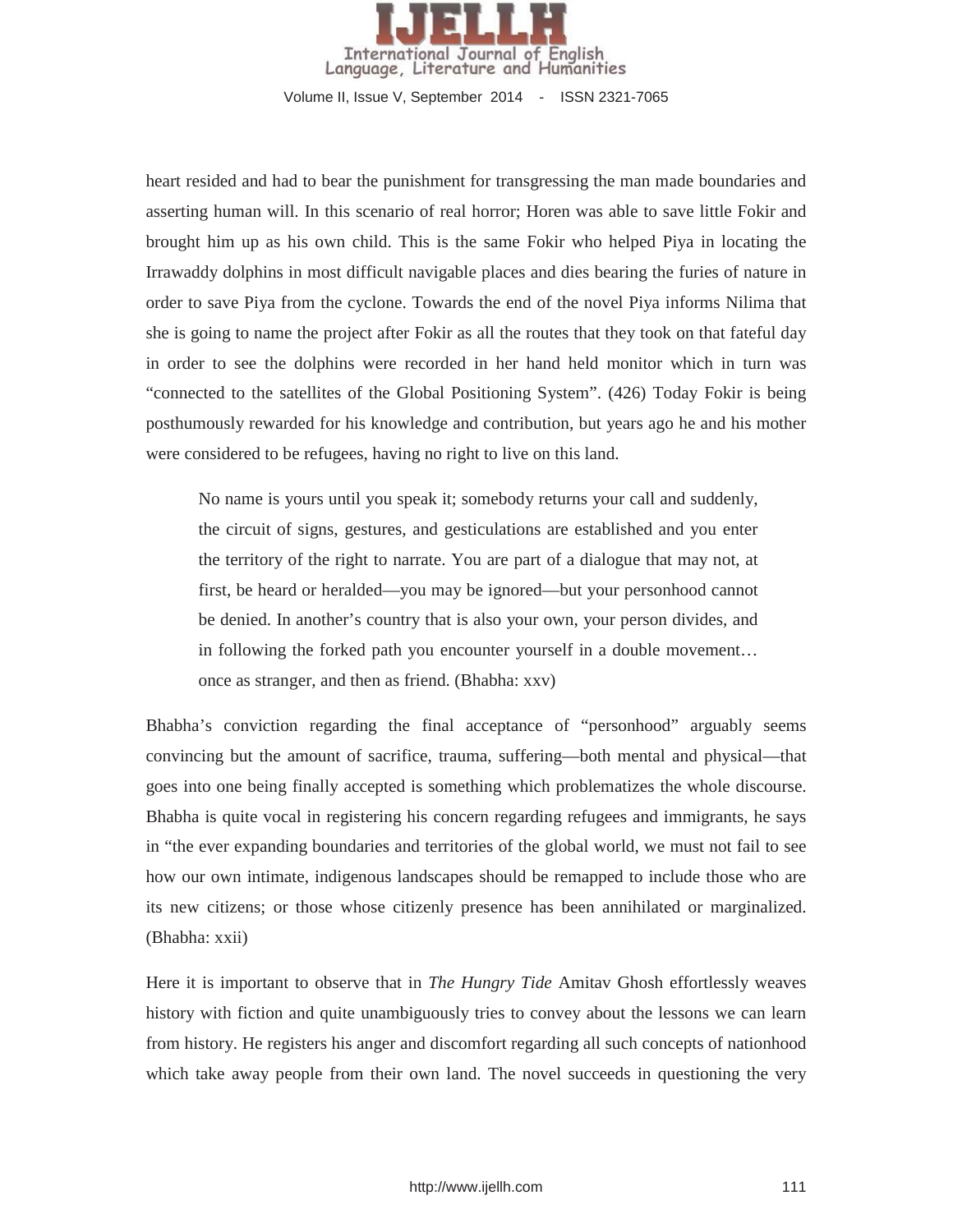

premise of boundaries—are they created for human convenience and identity or does it gives the licence to subjugate and massacre millions.

#### **Conclusion:**

Amitav Ghosh's *The Hungry Tide* can be described as a "mohona", (7) a confluence where different strands trickle down to form one sweeping, forceful whole. It is here the insider and the outsider, global and the local, man and woman, land and water, human and animal, powerful and the dispossessed, practical and the idealist and all possible binaries meet and each gets transformed as transformation is the ultimate reality of the tide country. The process of homogenisation is a double edged weapon where it is not only the Moyna's who are losing their identities but also the Piya's who are ultimately trying to establish an emotional connection with the tide country. Bill Ashcroft observes that the "encounter" of the global with the local leads to the emergence of "two dynamic patterns…the transformation of the global by the local and the circulation of the local in the global." (Ashcroft: 128)

The novel ends with new possibilities as Kanai and Piya embark upon new beginnings professing for a better understanding for the local. Kanai has moved nearer home as he has shifted from Delhi to Calcutta and Piya has started learning Bengali---something which she has always avoided---and is also learning to regard the Sundarbans as her home. The scales it seems are finally shifting from the global to the local but the final outcome is yet to be seen as the future will unfold itself on the vast canvas of history.